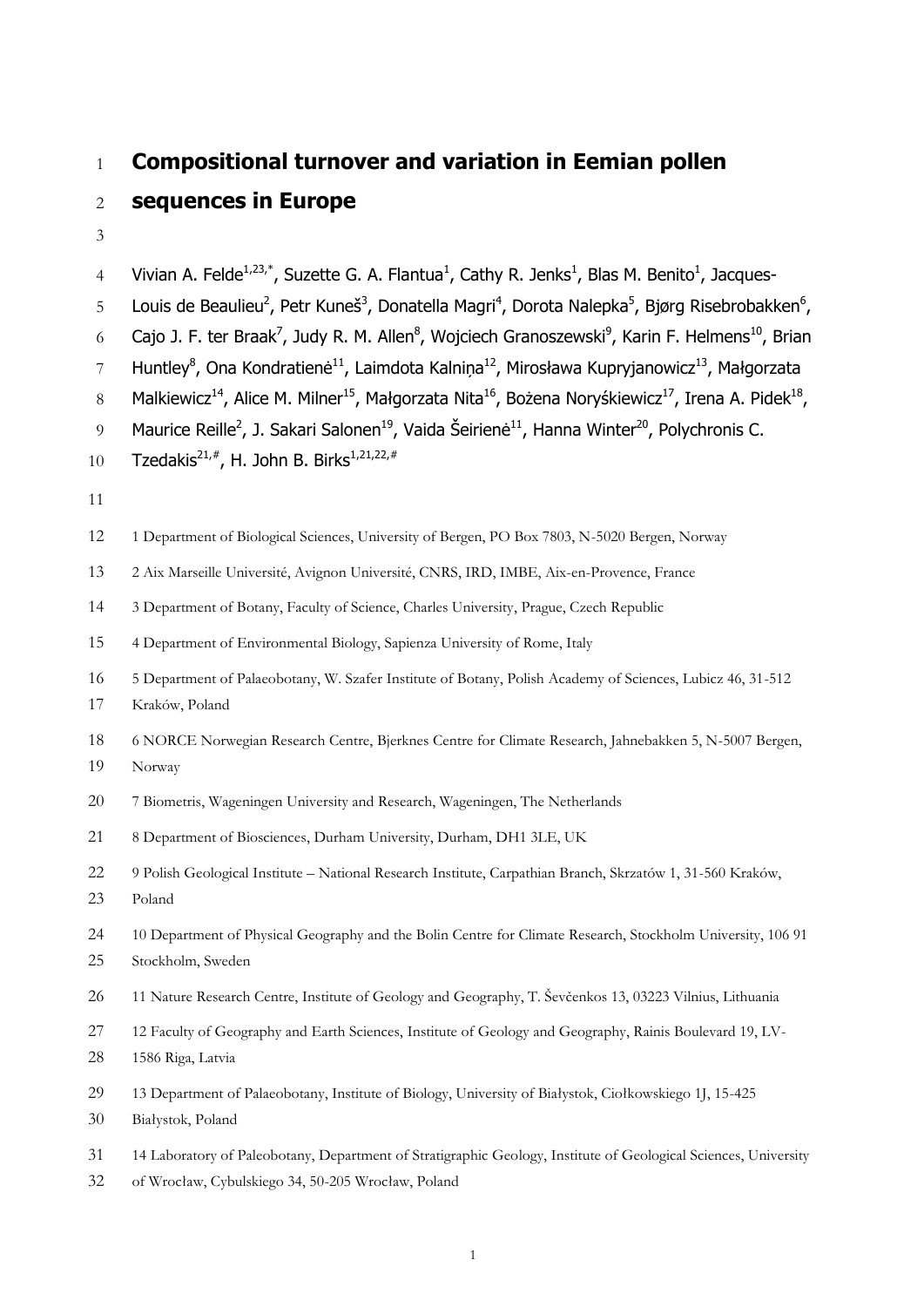- 15 Department of Geography, Royal Holloway, University of London, Egham, TW20 0EX, UK
- 16 Department of Fundamental Geology, Faculty of Earth Sciences, University of Silesia, Będzińska 60, 41-200
- Sosnowiec, Poland
- 17 Faculty of Earth Sciences, Nicolaus Copernicus University in Toruń, Lwowska 1, 87-100 Toruń, Poland
- 18 Faculty of Earth Sciences and Spatial Management, M. Curie Skłodowska University, al. Krasnicka 2cd, 20-
- 718 Lublin, Poland
- 19 Department of Geosciences and Geography, University of Helsinki, PO Box 64, FI-00014 Helsinki, Finland
- 20 Polish Geological Institute and National Research Institute, Rakowiecka 4, 00-975 Warszawa, Poland
- 21 Environmental Change Research Centre, University College London, London, WC1E 6BT, UK
- 22 Bjerknes Centre for Climate Research, University of Bergen, Norway
- 
- **\* Author for correspondence**: Vivian A. Felde [\(vivian.felde@uib.no\)](mailto:vivian.felde@uib.no)
- # H. John B. Birks and Polychronis C. Tzedakis contributed equally to this paper and are considered joint senior authors
- 

#### **Authors and ORCID-ID**

- Vivian A. Felde (0000-0002-2855-0894), Suzette G. A. Flantua(0000-0001-6526-3037), Cathy R. Jenks,
- Blas M. Benito (0000-0001-5105-7232), Jacques-Louis de Beaulieu, Petr Kuneš (0000-0001-9605-8204),
- Donatella Magri (0000-0001-7254-593X), Dorota Nalepka (0000-0002-5624-3488), Bjørg
- Risebrobakken (0000-0002-7206-2193), Cajo J. F. ter Braak (0000-0002-0414-8745), Judy R. M. Allen
- (0000-0002-0278-2929), Wojciech Granoszewski, Karin F. Helmens, Brian Huntley (0000-0002-3926-
- 2257), Ona Kondratienė, Laimdota Kalniņa, Mirosława Kupryjanowicz, Małgorzata Malkiewicz, Alice
- M. Milner, Małgorzata Nita, Bożena Noryśkiewicz, Irena A. Pidek, Maurice Reille, J. Sakari Salonen
- (0000-0002-8847-9081, Vaida Šeirienė, Hanna Winter, Polychronis C. Tzedakis (0000-0001-6072-
- 1166), H. John B. Birks (0000-0002-5891-9859)
- 
- 

**Published** in *Vegetation History and Archaeobotany* (2019) doi: 10.1007/s00334-019-00726-5

- **Supplementary material** can be found at https://static-
- content.springer.com/esm/art%3A10.1007%2Fs00334-019-00726-
- 5/MediaObjects/334\_2019\_726\_MOESM1\_ESM.docx
-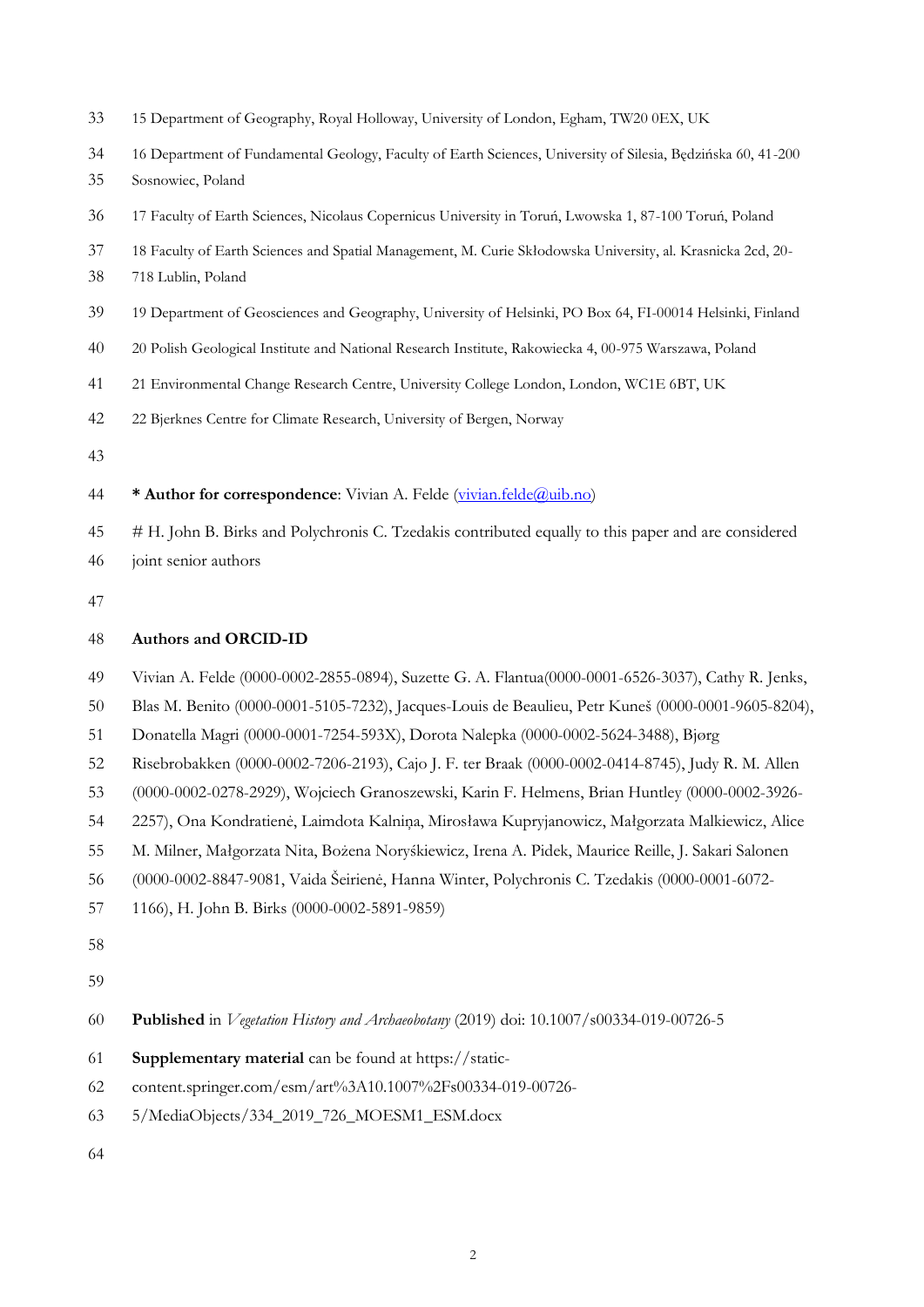#### **Abstract**

- The Eemian interglacial represents a natural experiment on how past vegetation with negligible human
- impact responded to amplified temperature changes compared to the Holocene. Here, we assemble 47
- carefully selected Eemian pollen sequences from Europe to explore geographical patterns of i) total
- compositional turnover and total variation for each sequence and ii) stratigraphical turnover between
- samples within each sequence using detrended canonical correspondence analysis, multivariate
- regression trees, and principal curves. Our synthesis shows that turnover and variation are highest in
- 72 central Europe (47–55°N), low in southern Europe (south of 45°N), and lowest in the north (above
- 60N). These results provide a basis for developing hypotheses about causes of vegetation change
- during the Eemian and their possible drivers.
- 
- **Keywords**: Detrended canonical correspondence analysis, Extrinsic processes, Inertia, Intrinsic
- processes, Last interglacial dataset, Multivariate regression trees, Neutral processes, Principal curves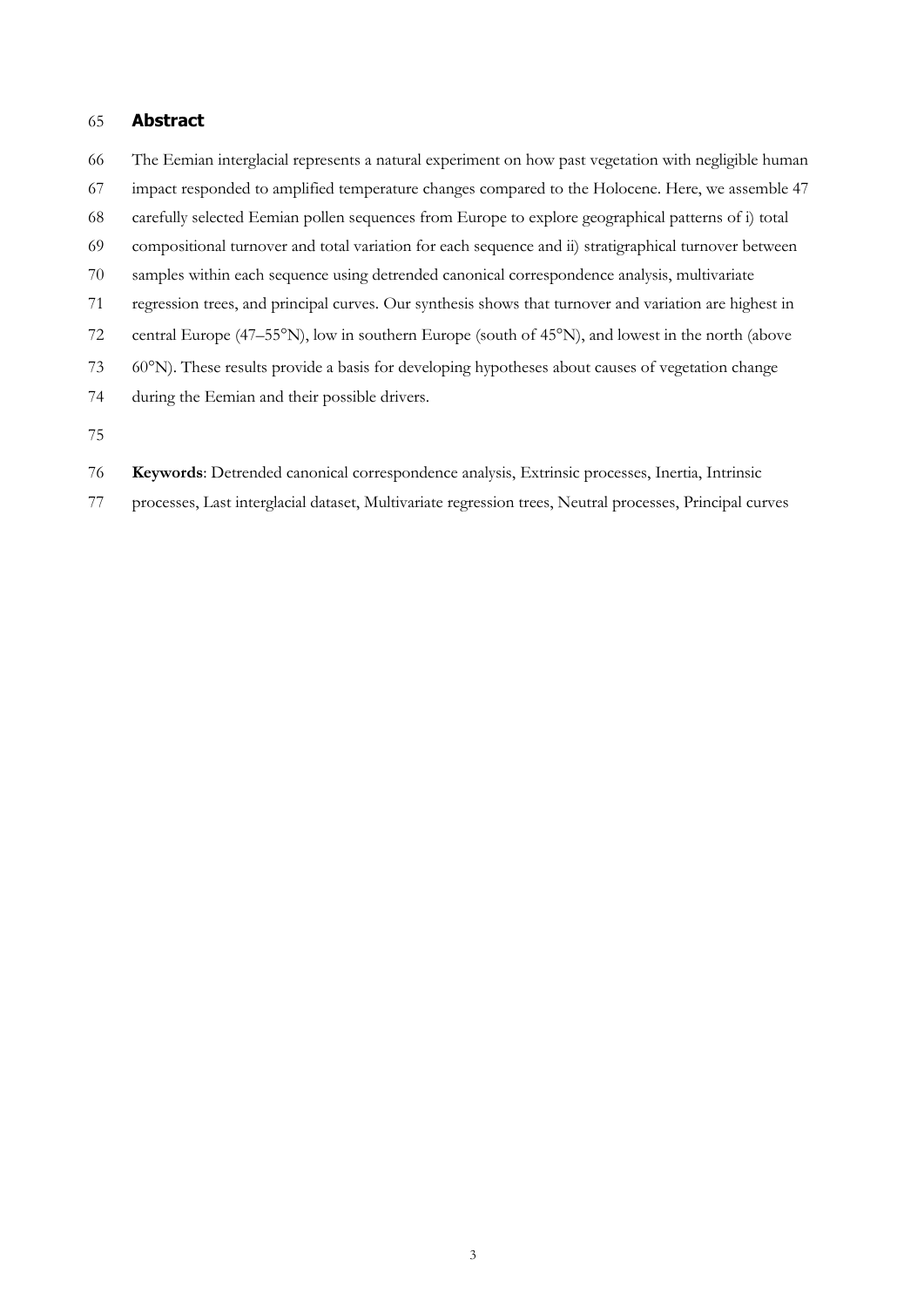### **Introduction**

The last interglacial (Eemian, c. 129–116 thousand years ago (ka)) is the most extensively studied pre-

Holocene stage of the Quaternary (Tzedakis 2007a). It is characterised during its early part by a strong

81 summer insolation anomaly, peak global mean surface air temperatures of  $\sim$ 1 $\degree$ C above pre-industrial

82 values, reaching 3–11<sup>o</sup>C in the Arctic (Fischer et al. 2018), and by a peak sea-level of 6–9 m above

present (Dutton et al. 2015).

 The duration of the last interglacial represents the interval of reduced ice volume, demarcated at its onset by deglaciation and at its close by glacial inception (Tzedakis et al. 2012) and is broadly equivalent to Marine Isotope sub-Stage 5e (~132–116 ka) and the Eemian interglacial of north-west Europe (Kukla et al. 2002). The term Eemian was introduced by Harting (1874) to describe a subsoil characterised by warm marine molluscs in the Eem valley near Amersfoort in The Netherlands (Tzedakis 2007a). Integrated palaeoceanographic and pollen analyses from the Portuguese Margin show that the marine isotopic and terrestrial stage boundaries are not synchronous, with the interval of 91 temperate forest conditions extending from ~129 to ~111 ka (Shackleton et al. 2003; Tzedakis et al. 2018). Here we use the term 'Eemian' informally to refer to the forested interval (protocratic, mesocratic, and oligocratic/telocratic phases – see Fig. 1a) in last interglacial pollen sequences across Europe. While the long duration (~18,000 years) of the forest interval in southern Europe is supported by independent chronologies (Brauer et al. 2007), a shorter duration (~11,000 years) has generally been applied to north-central European pollen sequences on the basis of a partially annually laminated record at Bispingen, Germany at 53°N (Müller 1974). However, recent joint palaeoceanographic pollen analyses from the Bay of Biscay (Sánchez Goñi et al. 2012) and comparisons with pollen sequences in southern France and southern Germany indicate a long Eemian duration (~18,000 years) at least as far 100 north as 48°N. It is possible that the unlaminated upper part of the Bispingen sequence represents a longer time interval than presently assumed and that the duration of the forested interval in northern Germany was approximately as long as farther south. In the absence of any independent chronology and duration estimates, the length of the Eemian in Fennoscandia remains unclear.

 Ever since the pioneering studies in Denmark and Germany by Jessen and Milthers (1928), many Eemian pollen sequences have been analysed, focussing mainly on sedimentary settings, stratigraphies, pollen assemblages, vegetation histories, dating, and climate (e.g. Zagwijn 1996; Kühl 2003; Tzedakis 2007a). Eemian pollen records present a valuable opportunity to study vegetation patterns across broad spatial and temporal scales without extensive human impact (Kühl 2003; Tzedakis 2007a; Milner et al. 2013). Ecological questions abound about the Eemian. For example, are Eemian inferred vegetation patterns similar to Holocene patterns prior to human influence? How similar are Eemian 111 pollen stratigraphies across Europe? Are there consistent temporal patterns in the appearance, expansion, and decline of major arboreal taxa across Europe? What are the spatial variations in pollen compositional change ("turnover") and total variation across Europe?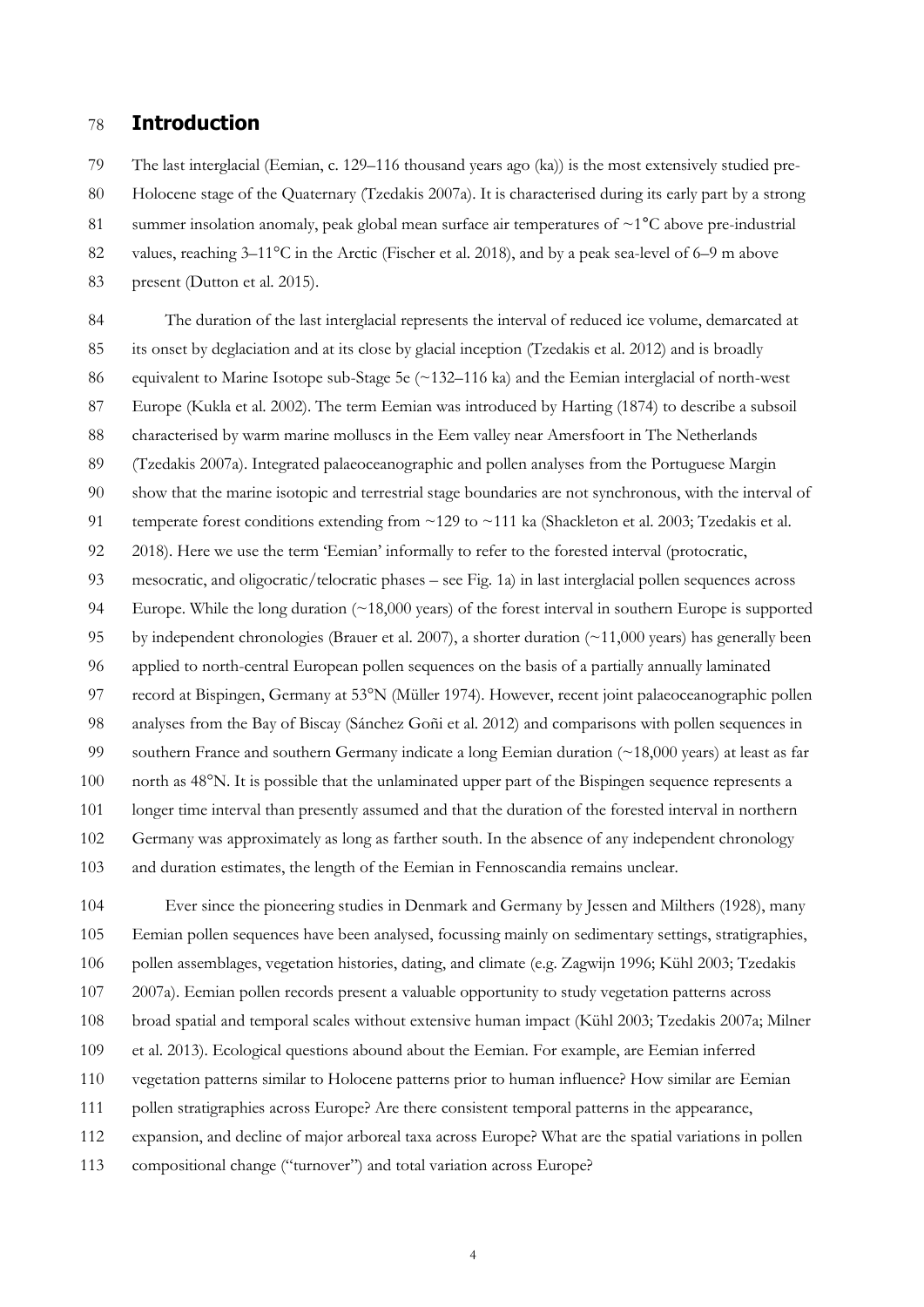To answer such questions and to study vegetation patterns and trends during the Eemian in

- Europe, we compile an Eemian dataset based on 47 representative pollen sequences. Here, we
- consider what the spatial patterns are in pollen turnover and total variation across Europe. We use
- compositional turnover and variation to estimate change in pollen-assemblage composition over time
- and space (Andersen 1994; Birks and Birks 2004; Birks 2007). With these explorative analyses
- presented here, we address the following two questions. Q1) How does compositional turnover change
- within Eemian pollen sequences? Q2) What are the spatial variations in total pollen compositional
- 121 turnover and total variation across Europe?

 As the concept of turnover is rarely used in pollen analysis (see Birks 2007), we summarise what this concept is. In community ecology, turnover is used to describe and possibly to quantify the replacement of one species by another in an assemblage in space or time or both. In pollen analysis, turnover is used to refer to the amount of compositional change of all pollen taxa within a stratigraphical sequence, namely along a temporal gradient (Birks 2007). Although the concept of turnover is widely used in ecology (e.g. Baselga 2010; Descombes et al. 2017) and biogeography (e.g. Buckley and Jetz 2008), little appears to be known about how turnover within an assemblage changes with time (e.g. Jarzyna et al. 2014). Pollen sequences provide a means of studying biotic turnover over long time periods. We use compositional turnover (one type of β-diversity *sensu* Anderson et al. (2011)) as estimates of change in pollen-assemblage composition along the temporal gradient in a pollen sequence. This is "directional turnover" (Anderson et al. 2011) or "compositional gradient length" (Tuomisto 2010). We avoid referring to β-diversity because it now has so many meanings (e.g. Tuomisto 2010; Anderson et al. 2011) in ecology, biogeography, and palaeoecology.

 Variation in pollen-stratigraphical data is simply the total amount of variation in a sequence. In the case of linear-based methods of data-analysis (ter Braak and Prentice 1988), it is estimated by the classical variance statistic. In non-linear unimodal-based methods (ter Braak and Prentice 1988), as here, it is estimated as total inertia (Šmilauer and Lepš 2014). There are many causes of variation in a pollen sequence, for example stratigraphical changes, inherent statistical variation in pollen counts, and differential pollen preservation in different sediment types within a sequences (see Maher et al. 2012).

- Based on previous studies of vegetation development during interglacials spanning part of one precession cycle (e.g. Andersen 1994; Birks and Birks 2004; Tzedakis 2007b; Helmens 2014), we expect all sequences to show a generally unimodal pattern of compositional change or turnover within the Eemian reflecting the protocratic, mesocratic, and oligocratic plus telocratic phases (Q1; Fig. 1a).
- Additionally, we predict the total amount of turnover to have been highest in northern Europe,
- intermediate in central, and lowest in southern Europe, whereas total variation may have been highest
- in central Europe and lowest in the north (Q2; Fig. 1b). These hypotheses are based on the assumption
- that a different mix of extrinsic, intrinsic, and neutral processes play out in the different regions. At the
- beginning of the Eemian, most taxa would have already been present in the south and compositional
- change was likely driven primarily by extrinsic and/or intrinsic processes (sensu Williams et al. 2011a),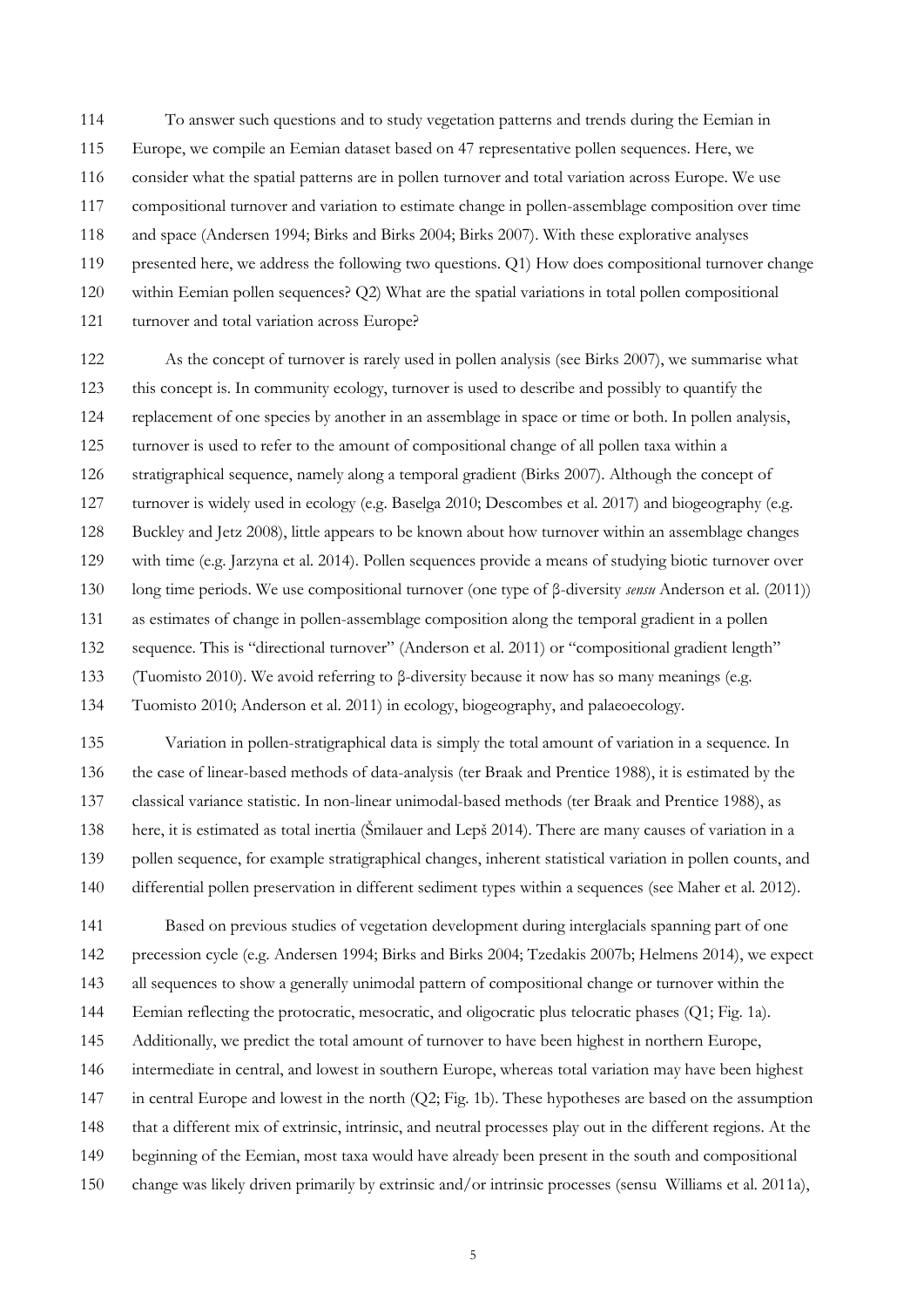- 151 such as climatic shifts, competition, and facilitation, along with neutral processes such as historical
- 152 legacies and location of glacial-stage refugia (Jackson and Blois 2015). In the north, turnover may
- 153 reflect species spread as driven by extrinsic and neutral processes. In the mesocratic phase, changes in
- 154 all regions may have been a result primarily of intrinsic and neutral processes (e.g. Iversen 1960; Birks
- 155 1986) with some extrinsic processes, whereas changes in the oligocratic/telocratic phase may have
- 156 been driven by an interaction of extrinsic, intrinsic, and neutral processes (e.g. Wardle et al. 2008).

**Fig. 1** Hypothetical responses of an ecosystem in the last interglacial (Eemian) in terms of biomass and fertility (modified from Birks & Birks, 2004). **a** The three phases of Eemian vegetation history, namely protocratic, mesocratic, and oligocratic plus telocratic, in response to changing temperature (outer circle). **b** Hypothetical model of compositional change (turnover) within an Eemian pollen sequence with expected patterns of turnover in each geographical region and an indication of total palynological turnover and total palynological variation expected in north (above 60°N), central  $(45-60°N)$ , and south (below  $45°N$ ) Europe. The turnover axis can be, for example, an ordination axis.



157

#### 158 **Dataset and methods**

159 Answering the two questions above (Q1, Q2) requires three major components – i) representative

- 160 Eemian pollen data across Europe, ii) critical screening to ensure they lack pre- or post-Eemian pollen
- 161 spectra or hiatuses, are of comparable analytical standard, and have a consistent pollen nomenclature,
- 162 and iii) robust numerical tools for consistent data analysis. Here we describe the methodology followed
- 163 to address these components. See Electronic Supplementary Materials (ESM) 1 for details of the
- 164 numerical methods and software.

#### 165 **Compiling a European Eemian pollen dataset**

166 We implemented four criteria to select Eemian pollen sequences from different sources, including

- 167 Pangaea, the European Pollen Database, and the Polish Pleistocene Pollen Database (Kupryjanowicz
- 168 et al. 2018a) (see ESM 2 for details). These criteria are (1) they must cover the entire Eemian and
- 169 display signals of protocratic, mesocratic, and oligocratic/telocratic phases of an interglacial, allowing
- 170 for differences in how these phases are reflected in different parts of Europe (Birks 1986); (2) the
- 171 sequences must have at least 15 analysed samples; (3) there must be no clear evidence for any major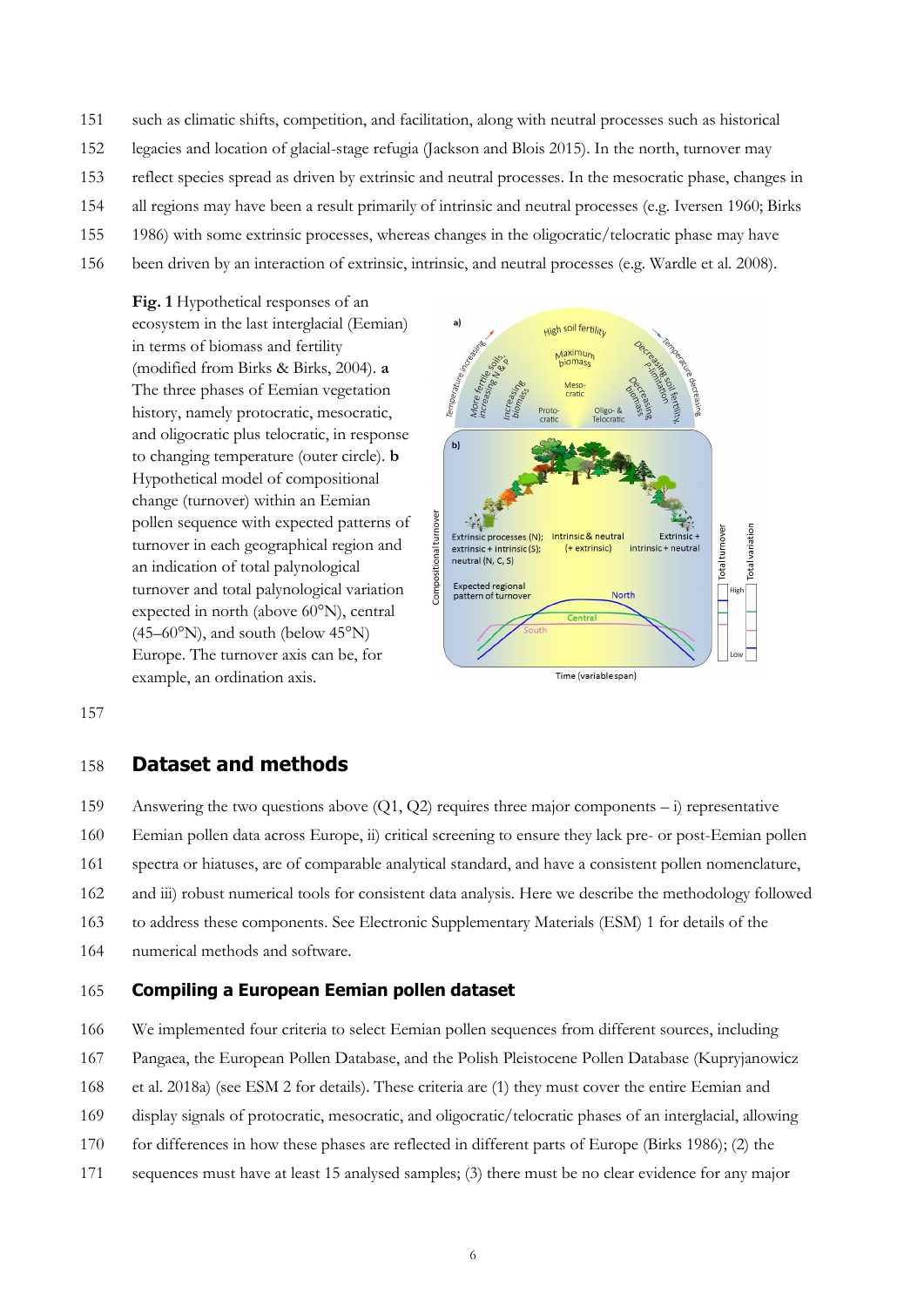hiatuses; and (4) the sequences should have consistent pollen identifications of reasonable analytical standard. For sequences in geographically critical areas with few complete Eemian sequences and the primary data no longer available, published Eemian diagrams were digitised. Pollen values are expressed as percentages of total pollen excluding pollen of aquatics and all spores. Because samples in sequences are in stratigraphical order, numerical analysis should, when appropriate, take account of this data-property and be constrained by sample order. Ideally, this constraint should be sample age but age estimates are not available for almost all Eemian sequences. In the absence of age estimates, we have used depth which reflects sample order within a sequence. Birks (2007) discusses using either age or depth as external constraints in the ordination of Holocene sequences and obtains almost identical results irrespective of the type of constraint imposed. As in any quantitative pollen-analytical study, there are palynological and numerical assumptions behind our study. There are nine major assumptions: five are palynological and four are numerical. The palynological assumptions are (1) all the sequences are Eemian, are complete with no discernible hiatuses, and have roughly constant or at least monotonic sediment accumulation rates (2) a minimum number of 15 samples in a sequence is adequate to assess variability and turnover (our numbers of samples range from 16–213; mean = 60; median = 52) (3) pollen taxonomy is of a comparable and consistent standard for all sequences, with all major non-arboreal taxa identified and recorded for each sequence (our taxa range from 13– 191 99; mean = 48; median = 47) (5) in the absence of independent chronologies from northern Europe, we assume that the duration of the forested interval across Europe was approximately similar. The numerical assumptions are (1) detrended canonical correspondence analysis (DCCA) provides robust estimates of turnover and variation (see also ESM 1) (2) multivariate regression trees (MRT) and associated cross-validation are robust in identifying the optimal partition tree, even with small numbers of samples (Simpson and Birks 2012) and hence in accessing the amount of palynological variation in a sequence (see ESM 1) (3) the numerical results are not overly affected by pollen-count size and hence number of taxa (4) the numerical results are not overly affected by the number of samples in a sequence. These assumptions are discussed and assessed more fully in ESM 3.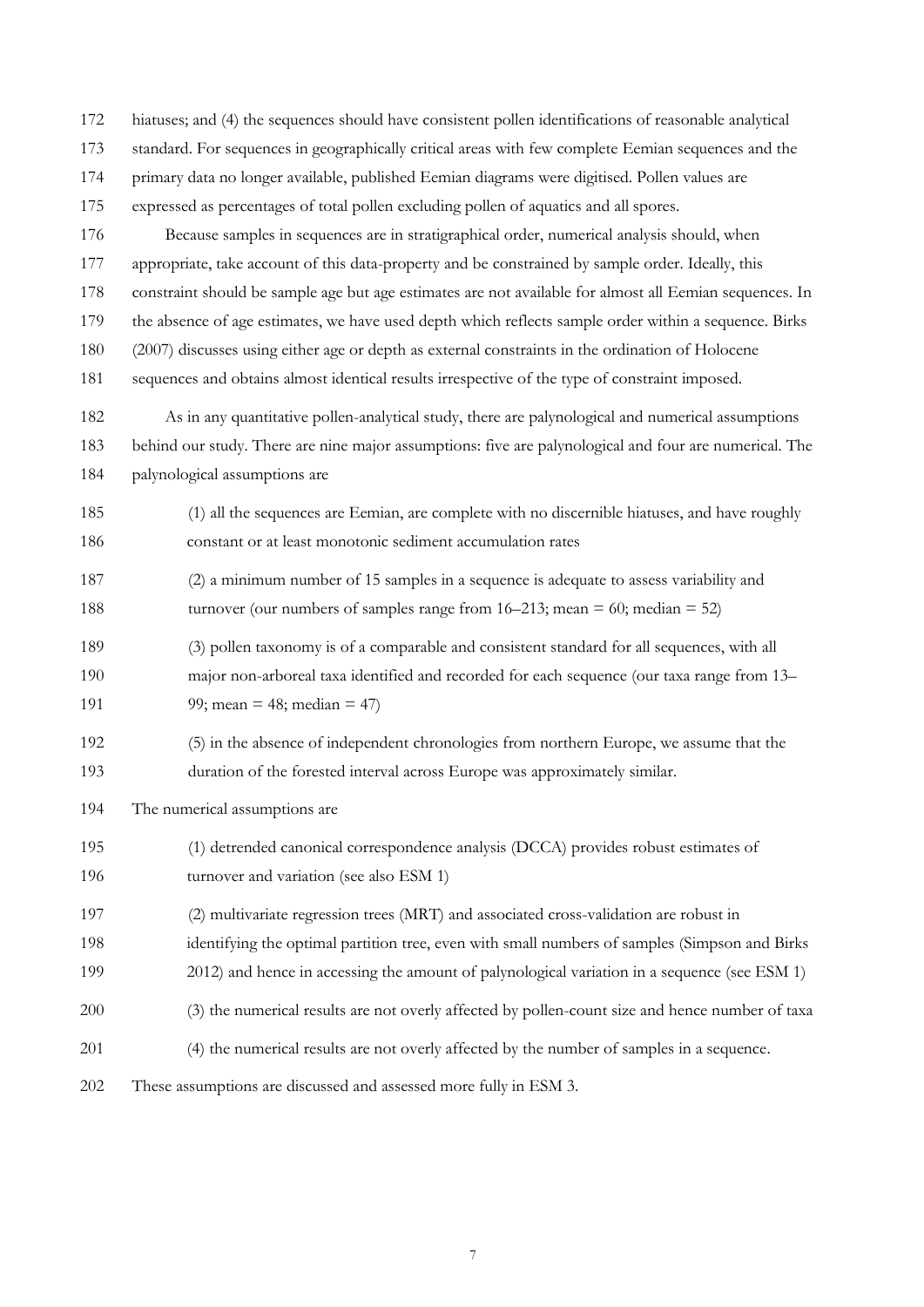

 **Fig. 2** Map of the 47 analysed Eemian pollen sequences and individual sample scores (standard deviation units) of selected detrended canonical correspondence analysis (DCCA) axis 1 plots for 18 sequences (the remaining 29 sequences are in ESM 8). Colours of locations indicate assigned region 207 (blue  $=$  north; green  $=$  central; salmon  $=$  south). The number at each location corresponds with sequence numbers in ESM 2. The sample scores are plotted with the oldest (bottom) at the far left and the youngest (top) at the far right. The individual sample scores are weighted averages of the response (pollen taxa) variable scores (also applies to ESM 8).

# **Estimating compositional turnover within each sequence and total turnover for**

#### **each pollen sequence**

213 Compositional turnover is estimated using DCCA constrained by depth (or order) plus depth<sup>2</sup> (Birks

- 2007; ter Braak and Šmilauer 2012) and principal curves (PCs) (Simpson and Birks 2012). DCCA
- directly scales variables' (in our case pollen taxa) ordination scores such that their average within-
- sample standard deviation is unity along the ordination axes which are here constrained by sample
- depth or order. The change in weighted average (WA) sample scores (*CaseR sensu* ter Braak and
- Šmilauer 2012) reflects compositional change or turnover in standard deviation (SD) units. PCs are
- more "neutral" than DCCA in that they make fewer assumptions of the data than DCCA does. In the
- PC approach, a PC is fitted to the entire Eemian dataset of 2840 samples. Sample locations along the
- final PC are determined and scaled to 0–1. Maximum difference of sample scores within a sequence is
- a relative turnover measure (Simpson and Birks 2012). For each sequence, total compositional
- turnover is estimated and within each sequence we explore patterns of turnover. Emphasis here is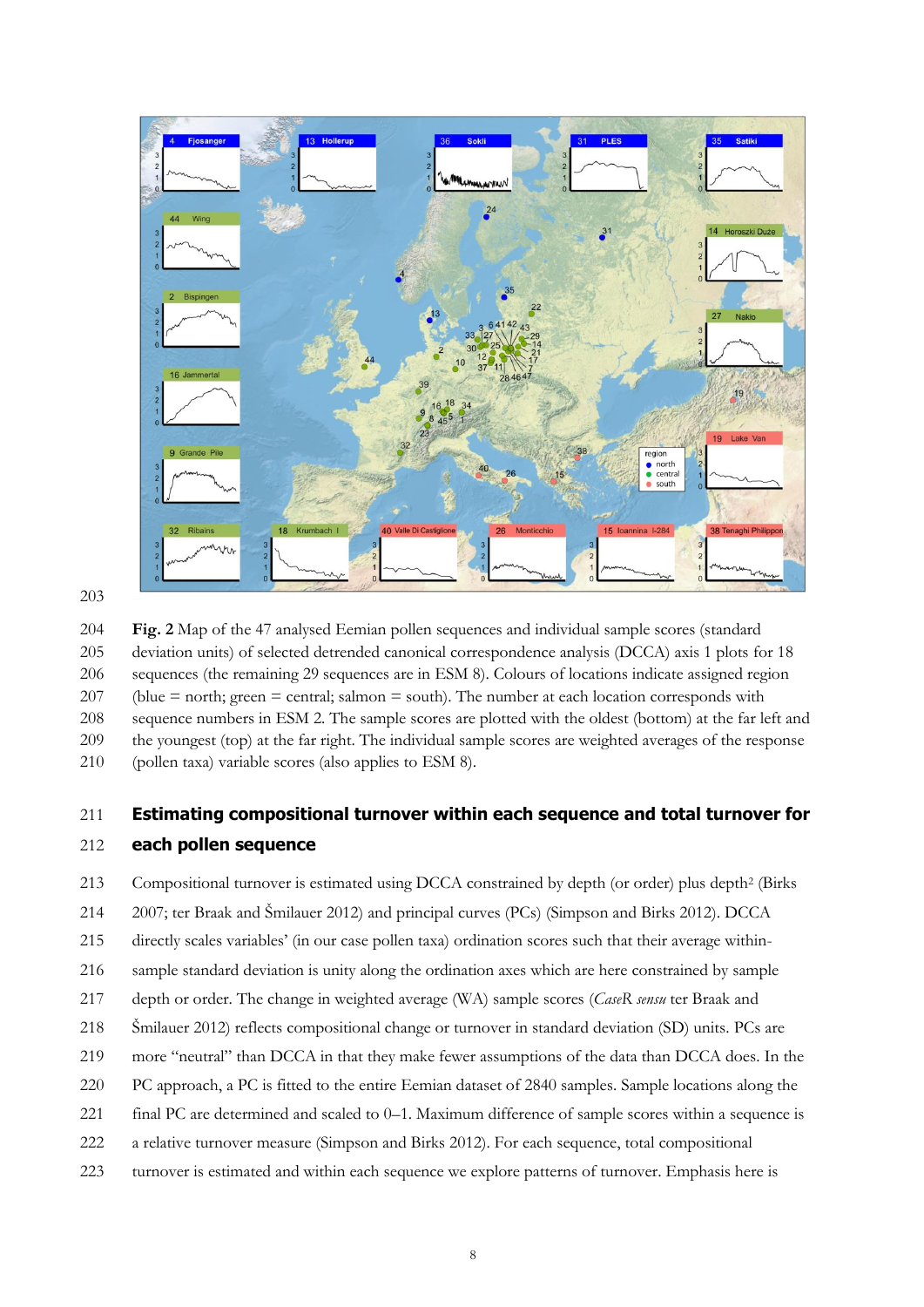- 224 placed on the DCCA results for both total turnover and changes within a sequence because they are
- 225 expressed in ecologically interpretable units of standard deviation (SD) of taxon turnover (Figs. 2–3;
- 226 ESM 8). The PC results for total turnover are summarised in Fig. 3b.

#### 227 **Estimating total variation for a sequence**

 Two contrasting numerical approaches are used to estimate total variation for each sequence: 1) total inertia (=weighted variance) estimated by correspondence analysis for each sequence in the absence of any external constraints (ter Braak and Šmilauer 2012) and 2) sequence partitioning using multivariate regression trees (MRTs) (Simpson and Birks 2012) and cross-validation to estimate the optimal number of partitions ("zone boundaries"). Optimal partition number depends on the number of samples in a sequence. We thus express the number of optimal partitions as a proportion of the number of samples. This reflects the amount of palynological variation within a sequence. Estimates of variation are summarised in Fig. 3c and d.





237 **Fig. 3** Total compositional turnover in each sequence plotted against latitude estimated by **a** detrended 238 canonical correspondence analysis (DCCA; in standard deviation units) and **b** principal curves (PC; 239 proportional distance); **c** total inertia or variation for each sequence estimated by DCCA; and **d** the 240 proportions of optimal partitions to total number of samples in a sequence for each region. The fitted 241 lines in **a**, **b**, and **c** are a fitted generalised linear model with a Gaussian distribution with a second-242 order polynomial (grey shading is the 95% confidence interval). The DCCA-based turnover for each 243 sequence is estimated as the range in sample scores (weighted averages of the taxon scores) within the 244 sequence.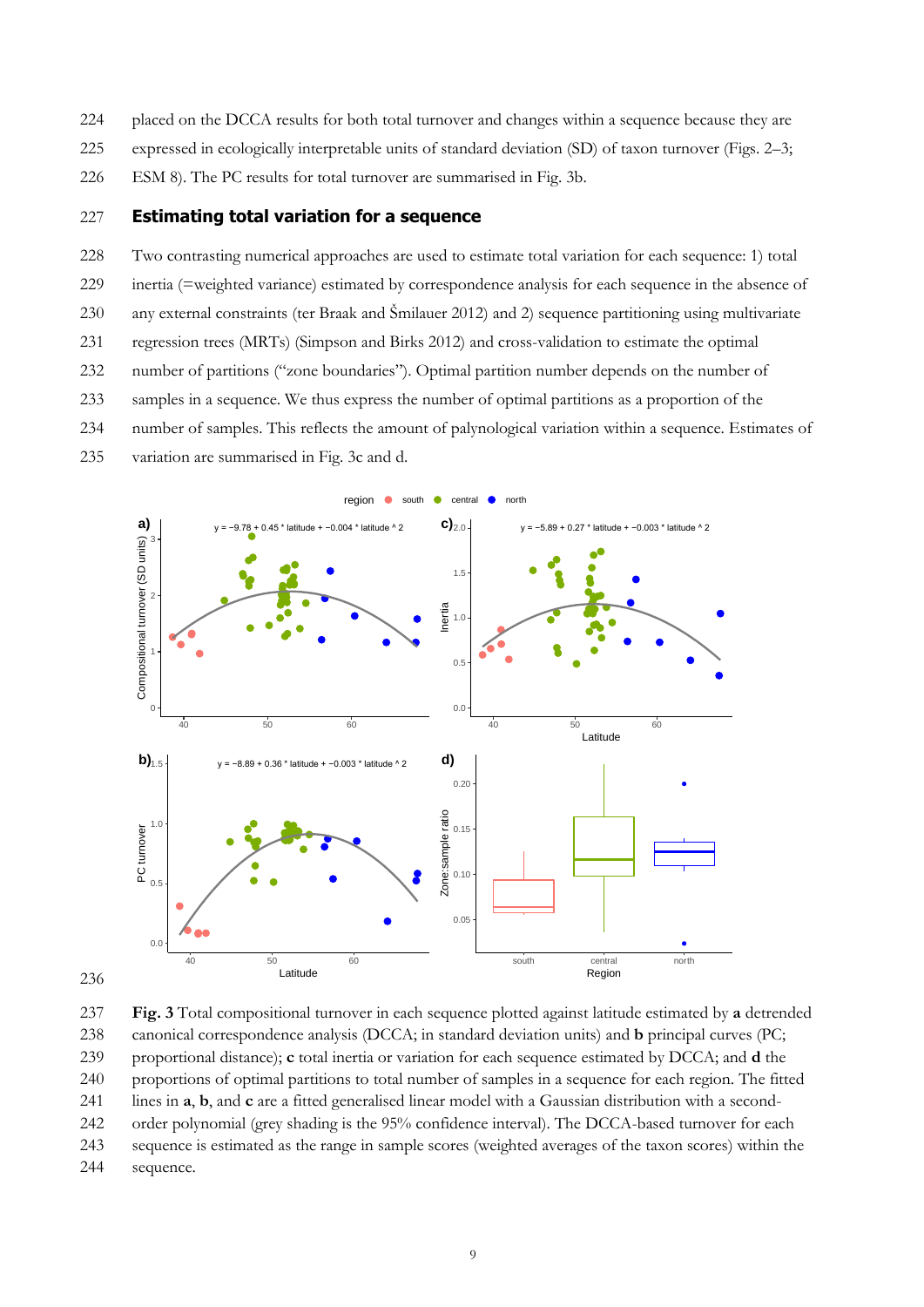#### **Results**

246 We assemble 47 suitable sequences from 14 countries grouped into three regions (above 60°N, 45–

60°N, below 45°N; Fig. 2; ESM 2). The sequences range from 16–213 samples and 13–99 pollen taxa

after basic taxonomic harmonisation (ESM 4). The dataset is chosen to cover as much of Europe as

- possible and to contain representative (but not all) Eemian sequences from Europe. Some areas,
- however, have many more Eemian sequences than others (e.g. N Germany and Poland compared with
- Scandinavia).

 There is a distinct temporal pattern of compositional change within each sequence over geographical space displayed by the individual sample scores (SD units) on DCCA axis 1 (Figs. 2–3; ESM 8). The observed patterns naturally reflect site-specific changes, but it is possible to identify two general patterns where the DCCA sample values show either a gradually changing linear trend or a unimodal pattern where it reaches a peak and then slowly declines. Of the 31 sequences with a unimodal pattern, 27 occur in central Europe. Four northern sequences show a unimodal pattern and no southern sequence shows such a pattern. Linear trends are found in all regions (3 in northern, 8 in central, 5 in southern Europe) (Fig. 2; ESM 8).

 The greatest Eemian turnover and variation are in central Europe, whereas the southern and northern regions show less change (Fig. 3; ESM 9). Total compositional turnover (DCCA, Fig. 3a; PC, Fig 3b) and inertia (weighted variance) (Fig. 3c) have peaks between 47 and 55°N. Lowest values are 263 above 60<sup>°</sup>N and are low south of 45<sup>°</sup>N. In contrast, the proportion of optimal partitions has highest values in central and north Europe (Fig. 3d). The null hypothesis that the mean change in optimal partitions does not differ between regions is not rejected. An analysis of variance indicates a probability  $>0.05$  that the null hypothesis is true ( $F = 2.575$ ,  $p = 0.088$ ). Full analytical results are given in ESM 4– 7.

#### **Discussion**

269 We compiled an Eemian pollen sequence dataset from across Europe, based on a set of predefined criteria and assumptions, to explore the magnitude of compositional turnover and total variation in

Eemian pollen sequences. We show that there is substantial spatial variation in both variables,

presumably reflecting responsiveness to various degrees of extrinsic, intrinsic, and neutral processes at

local and regional scales during the Eemian (Birks 1986; Williams et al. 2011a; Jackson and Blois 2015).

Our Eemian dataset shows that there are important geographical voids of complete Eemian

pollen sequences – none in Ireland and Iberia, few in Britain and France, and, not surprisingly, very

- few in much of Scandinavia that was heavily glaciated after the Eemian. Studies focusing on interglacial
- dynamics in comparison to the Holocene would benefit from a better geographical coverage of
- Eemian sequences to assess all vegetation types and climate conditions of the continent.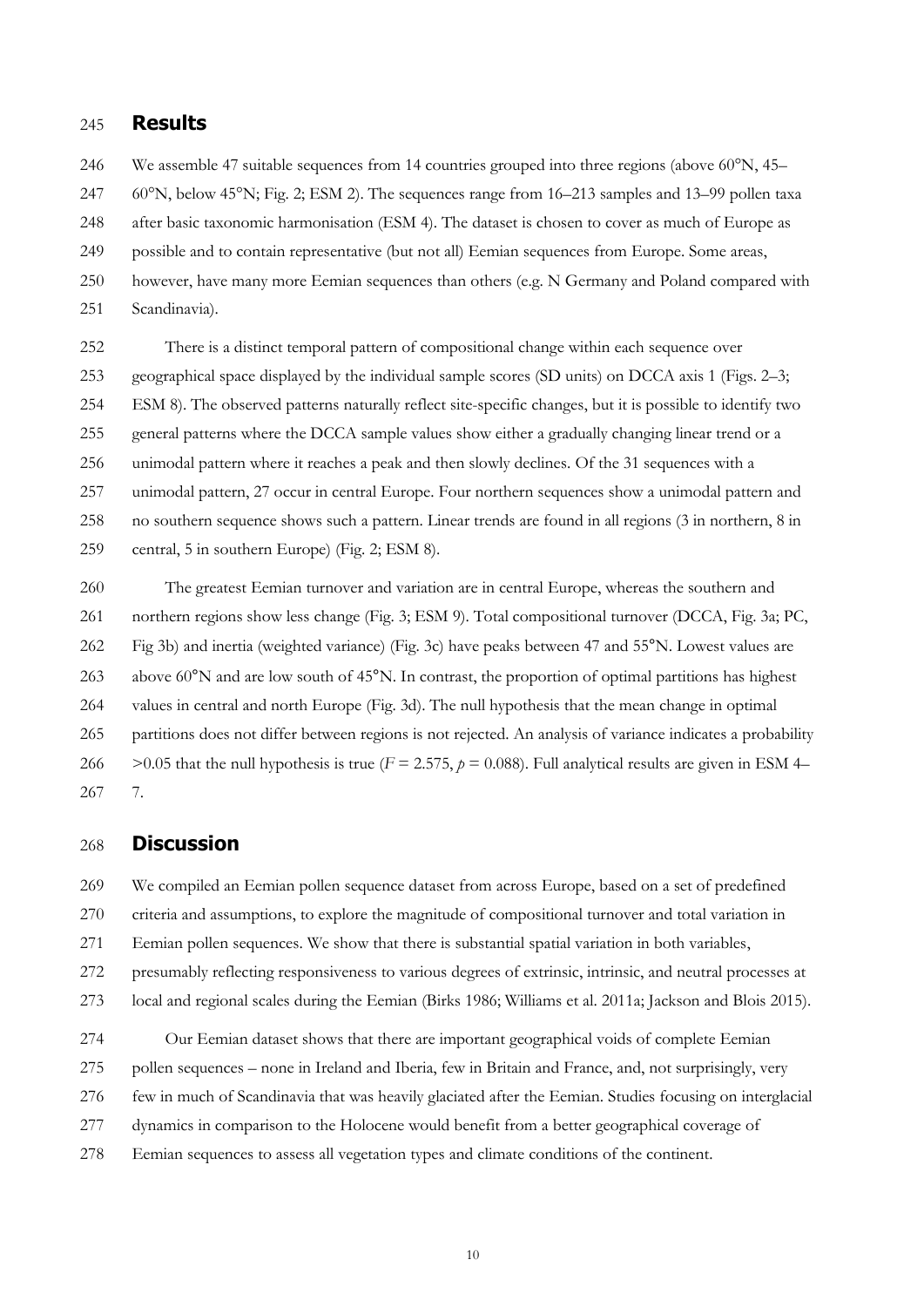Pollen sequences in central Europe display the expected unimodal pattern (Fig. 2), but surprisingly, several sequences from across Europe, especially in the north and the south, show a gradually changing linear trend (cf. Fig. 1b). Less palynological change in the south and the north (Fig. 3) could imply that the taxa are shifting abundances between a few equally abundant taxa, thereby displaying a gradual changing pattern of turnover instead of a unimodal pattern (**Q1**).

 We show that the greatest Eemian variation and turnover are in central Europe (Fig. 3), whereas there are fewer compositional changes in the southern and the northern regions (**Q2**). This is only partly consistent with the prior expectation of a unimodal trend in turnover during the entire Eemian (Fig. 1b). One possible explanation for the greatest change in central Europe is that during the Eemian there was a great variety and replacement of forest trees and shrubs (e.g. *Carpinus, Corylus, Quercus, Taxus, Tilia, Ulmus*) contributing to the regional pollen deposition, thereby providing a greater potential for palynological compositional turnover to be detected by a technique such as DCCA. Such pollen taxa have high N2 values where N2 (ter Braak and Verdonschot 1995) is the effective number of occurrences of a given taxon. DCCA is based on weighted averages, and N2 is effectively determined by taxa with high abundances (ter Braak and Verdonschot 1995).

 An alternative and more convincing hypothesis to explain differences between the predicted (Fig. 1b) and observed (Figs 2 and 3; ESM 8, ESM 9) patterns is that in southern Europe many taxa were already present at the onset of the Eemian (Bennett et al. 1991; Tzedakis et al. 2013). The observed pollen-stratigraphical changes there may be mostly a result of intrinsic processes such as facilitation and competition between species and of neutral processes leading to a gradual shift from a landscape dominated by evergreen sclerophyll and deciduous-*Quercus* and *Ulmus* to a vegetation with later expansion of *Carpinus, Ostrya,* and *Abies* into locally favourable habitats. Such changes may be recorded palynologically as relatively low turnover (Fig. 3).

 An additional related hypothesis for the observed contrasting patterns in southern and central Europe (Fig. 3; ESM 8, ESM 9) involves a detailed consideration of the pollen records. While a number of southern European pollen sequences show a pattern of early, middle, and late expanding taxa not dissimilar to that of central Europe (Tzedakis et al. 2001), the main taxa (e.g. deciduous- *Quercus*, *Ulmus*) tend to persist through most of the Eemian with later expansions of *Carpinus, Ostrya,* and *Abies* superimposed on the existing assemblages. In central Europe, by comparison, there is a replacement of the early dominant taxa by later arrivals (similar to a relay), leading to a more accentuated and greater turnover. These patterns (relay vs expansion plus persistence of early taxa) may reflect climate differences. As climate shifted towards cooler temperatures during the course of the Eemian (Fig. 1a), the early thermophilous taxa may have declined in central Europe, while in the south, temperature (and precipitation) may not have become limiting, allowing the persistence of these taxa (e.g. Bennett et al. 1991), resulting in reduced turnover and variation.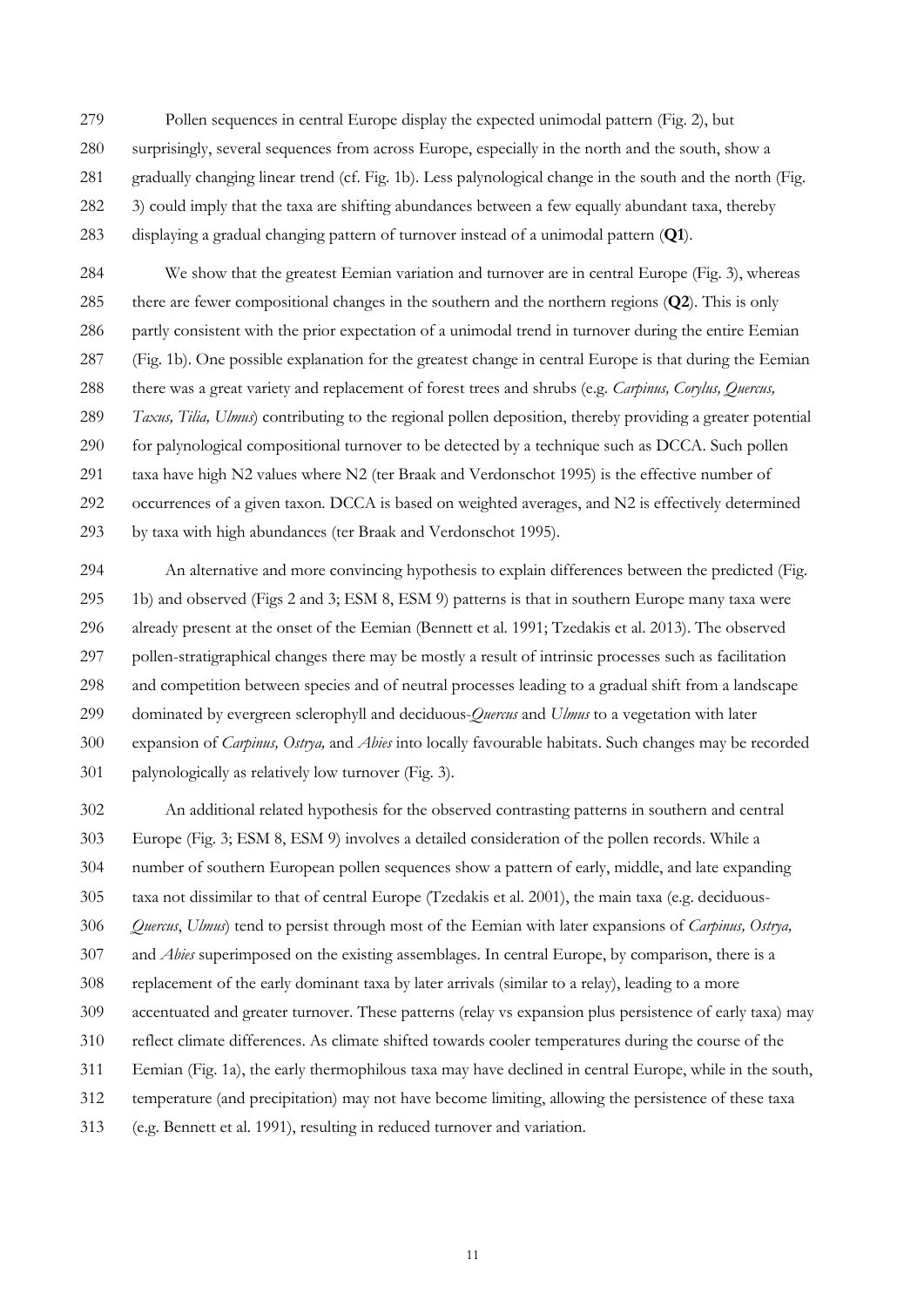The low palynological turnover and variation in northern Europe (Fig. 3) may reflect the relatively low pollen richness with few abundant taxa of restricted competitive abilities, especially trees, in the Eemian. The restricted arboreal flora may simply have been a result of climatic limitations. The detailed study at Sokli in northern Finland (Salonen et al. 2018) suggests, however, that thermophilous taxa such as *Corylus* were present and persisted in the north until the close of the Eemian, perhaps because of a major decrease in seasonality in the late Eemian with increase in winter insolation.

 An alternative, more general and simpler hypothesis (and hence more attractive) for the observed patterns in turnover is 'silent palynological turnover'. North of the Alps today there are only two native *Quercus* species, one native *Pinus* species, one native *Abies* species, and one native *Juniperus* species. In contrast, in southern Europe all of these genera comprise several, if not many (e.g. *Quercus*), species. The pollen, however, of the various species within these genera cannot generally be distinguished. This pollen species-morphological limitation may result in compositional turnover at the species level not being detected palynologically. In central and northern Europe with only one or two species in these genera, turnover is at or near the species level and is thus more visible palynologically. Such silent turnover could thus contribute, at least in part, to the observed patterns within Europe as a whole (Fig. 3; ESM 8, ESM 9). It also suggests that the apparent persistence of some genera in southern European sequences may result in a potentially misleading record of the amount of ecological turnover that actually took place during the Eemian.

 The hypothetical model of turnover and variation (Fig. 1b) is largely refuted by the patterns detected in this study (Fig. 3; ESM 8, ESM 9). The contrasting hypotheses as explanations for the observed patterns highlight how much there is to be discovered about the palaeoecology and vegetation dynamics of the Eemian.

 The DCCA compositional turnover for the Eemian is higher than for the Holocene (11 ka) in over 40 sites in Scandinavia and Britain (Birks, unpublished data; Birks 2007). Future studies include extending the geographical coverage of Holocene turnover estimates into central and southern Europe so as to compare Eemian and Holocene turnover for nearby sites.

# **Conclusions**

We have compiled a dataset of 47 representative Eemian pollen sequences from across Europe. We

have consistently analysed the sequences using multivariate numerical methods to estimate total pollen

- compositional change (turnover) and total variation for each sequence and to explore how
- composition turnover changes within each sequence and between sequences. The turnover and

variation estimates show coherent but unexpected geographical and temporal patterns. They provide a

- basis for developing hypotheses about palynological changes during the Eemian and their possible
- causes. This demonstration that numerical analysis of our Eemian dataset produces robust and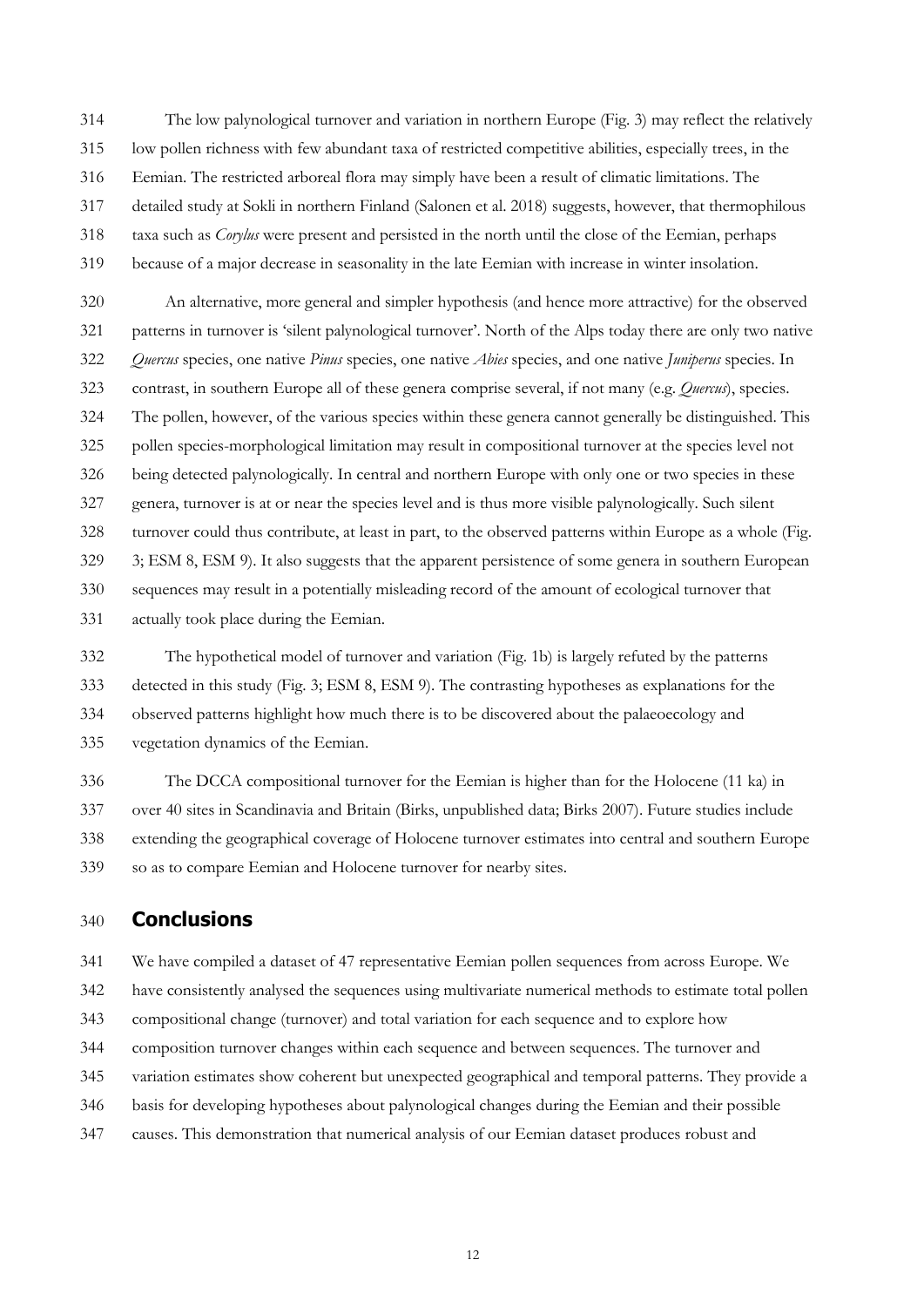- ecologically interpretable patterns gives confidence in our dataset. Further questions about Eemian
- vegetation dynamics and history will be explored using this dataset in subsequent studies.
- **\_\_\_\_\_\_\_\_\_\_\_\_\_\_\_\_\_\_\_\_\_\_\_\_\_\_\_\_\_\_\_\_\_\_\_\_\_\_\_\_\_\_\_\_\_\_\_\_\_\_\_\_\_\_\_\_\_\_\_\_\_\_\_\_\_\_\_\_\_\_\_\_\_\_\_\_\_\_\_**

**Data sources** See ESM 2.

- **Author contributions** Ideas VAF, HJBB, BB; data compilation, digitising SGAF, CRJ; data management, harmonisation, screening – VAF, BB, HJBB, SGAF; computing – VAF, BB; discussion and/or detailed comments –J-LdB, WG, BH, PK, DM, BR, CJFtB; writing and editing – HJBB, VAF, PCT, SGAF, CRJ; data contributions –JRMA, J-LdB, WG, KH, BH, LK, OK, PK, MK, MM, AMM, MN, BN, IAP, JSS, VS, PCT, HW
- All authors read and commented on the manuscript, and gave final approval for publication.

**Acknowledgements and funding** We thank Prof. Konrad Wolowski for granting us access to

the Polish Pleistocene Pollen Database. We are also very grateful to the European Pollen Database

(www.europeanpollendatabase.net/) and the invaluable work of the EPD data contributors and the

EPD community for making EPD data publicly available. HJBB is indebted to Hilary Birks for many

- valuable discussions. HJBB, SGAF, and CRJ are supported by the ERC Advanced Grant 741413
- Humans on Planet Earth (HOPE). VAF is supported by IGNEX-eco (6166) funded by VISTA a
- basic research program in collaboration between The Norwegian Academy of Science and Letters, and
- Equinor; BB and BR are supported by NFR project IGNEX (249894). This paper is a contribution to
- the IGNEX and IGNEX-eco projects.

# **References**

- Andersen ST (1994) History of the terrestrial environment in the Quaternary of Denmark. Bulletin of the Geological Society of Denmark 41:219-228
- Anderson MJ, Crist TO, Chase JM, Vellend M, Inouye BD, Freestone AL, Sanders NJ, Cornell HV, Comita LS, Davies KF, Harrison SP, Kraft NJB, Stegen JC, Swenson NG (2011) Navigating the multiple meanings of  $\beta$  diversity: a roadmap for the practicing ecologist. Ecology Letters 14:19-28. doi:10.1111/j.1461-0248.2010.01552.x
- Baselga A (2010) Partitioning the turnover and nestedness components of beta diversity. Global Ecology and Biogeography 19 (1):134-143. doi:10.1111/j.1466-8238.2009.00490.x
- Bennett KD, Tzedakis PC, Willis KJ (1991) Quaternary refugia of north European trees. Journal of Biogeography 18 (1):103-115
- Birks HJB (1986) Late Quaternary biotic changes in terrestrial and limnic environments, with particular reference to north west Europe. In: Berglund BE (ed) Handbook of Holocene Palaeoecology and Palaeohydrology J Wiley & Sons, Chichester, pp 3-65
- Birks HJB (2007) Estimating the amount of compositional change in late-Quaternary pollen- stratigraphical data. Vegetation History and Archaeobotany 16:197-202. doi:10.1007/s00334-006-0079-1
- Birks HJB, Birks HH (2004) The rise and fall of forests. Science 305 (5683):484-485.
- doi:10.1126/science.1101357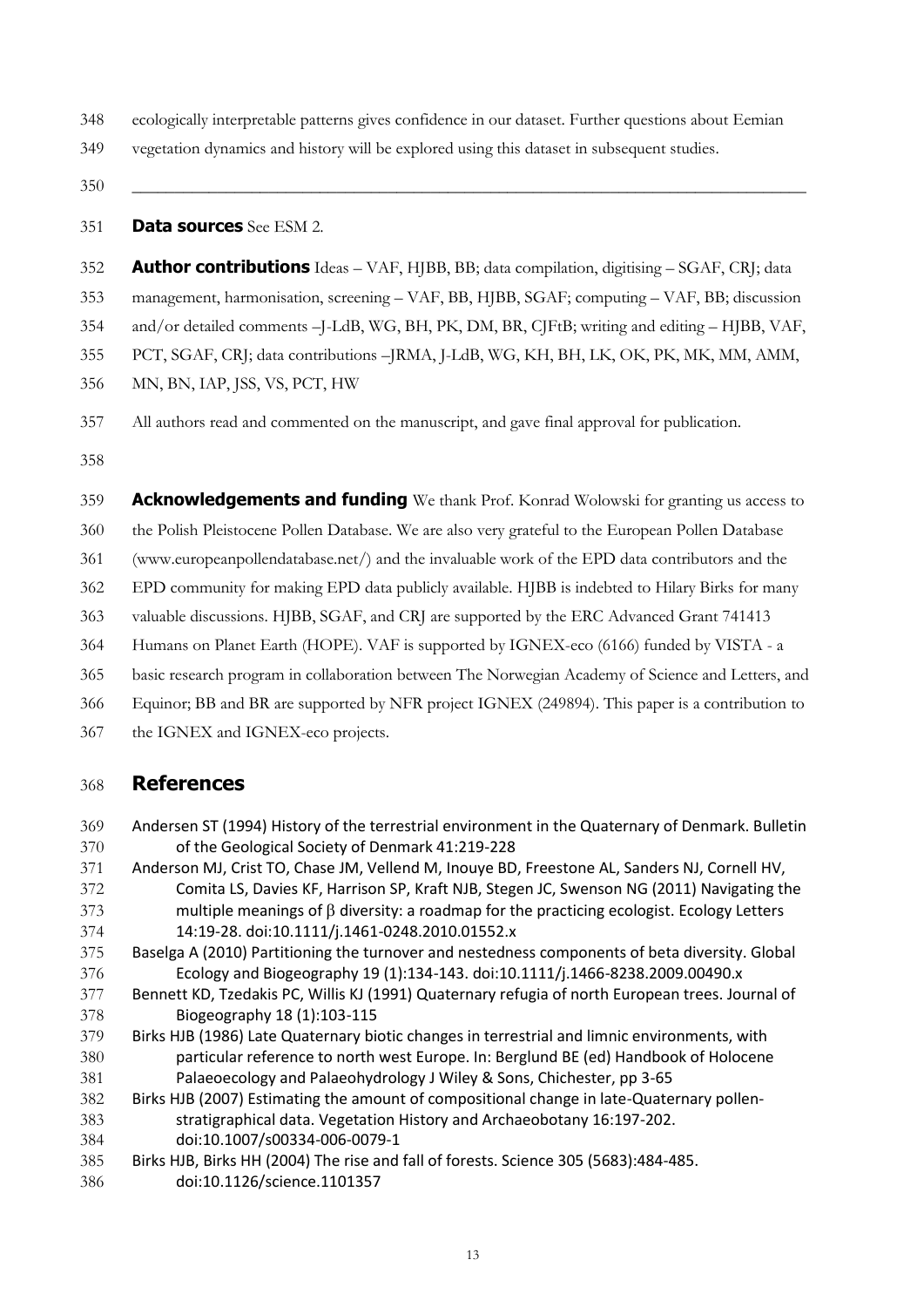Brauer A, Allen JRM, Mingram J, Dulski P, Wulf S, Huntley B (2007) Evidence for last interglacial chronology and environmental change from southern Europe. Proceedings of the National Academy of Sciences USA 104:450-455. doi:10.1073/pnas.0603321104 Buckley LB, Jetz W (2008) Linking global turnover of species and environments. Proceedings of the National Academy of Sciences USA 105 (46):17836-17841. doi:10.1073/pnas.0803524105 Descombes P, Vittoz P, Guisan A, Pellissier L (2017) Uneven rate of plant turnover along elevation in grasslands. Alpine Botany 127 (1):53-63. doi:10.1007/s00035-016-0173-7 Dutton A, Carlson AE, Long AJ, Milne GA, Clark PU, DeConto R, Horton BP, Rahmstorf S, Raymo ME (2015) Sea-level rise due to polar ice-sheet mass loss during past warm periods. Science 349 (6244):aaa4019. doi:10.1126/science.aaa4019 Fischer H, Meissner KJ, Mix AC, Abram NJ, Austermann J, Brovkin V, Capron E, Colombaroli D, Daniau A-L, Dyez KA, Felis T, Finkelstein SA, Jaccard SL, McClymont EL, Rovere A, Sutter J, Wolff EW, Affolter S, Bakker P, Ballesteros-Cánovas JA, Barbante C, Caley T, Carlson AE, Churakova O, Cortese G, Cumming BF, Davis BAS, de Vernal A, Emile-Geay J, Fritz SC, Gierz P, Gottschalk J, Holloway MD, Joos F, Kucera M, Loutre M-F, Lunt DJ, Marcisz K, Marlon JR, Martinez P, Masson-Delmotte V, Nehrbass-Ahles C, Otto-Bliesner BL, Raible CC, Risebrobakken B, Sánchez Goñi MF, Arrigo JS, Sarnthein M, Sjolte J, Stocker TF, Velasquez Alvárez PA, Tinner W, Valdes PJ, Vogel H, Wanner H, Yan Q, Yu Z, Ziegler M, Zhou L (2018) Palaeoclimate constraints on the impact of 2 °C anthropogenic warming and beyond. Nature Geoscience 11 (7):474-485. doi:10.1038/s41561-018-0146-0 Harting P (1874) De bodem van het Eemdal. Verslagen en Mededelingen van de Koninklijke Academie van Wetenschappen, Afdeling Naturkunde II 8:282-290 Helmens KF (2014) The Last Interglacial-Glacial cycle (MIS 5-2) re-examined based on long proxy records from central and northern Europe. Quaternary Science Reviews 86:115-143. doi:10.1016/j.quascirev.2013.12.012 412 Iversen J (1960) Problems of the early post-glacial forest development in Denmark. Danmarks Geologiske Undersøgelse IV 4 (3):1-32 Jackson ST, Blois JL (2015) Community ecology in a changing environment: Perspectives from the Quaternary. Proceedings of the National Academy of Sciences USA 112 (16):4915-1921. doi:10.1073/pnas.1403664111 Jarzyna MA, Finley AO, Porter WF, Maurer BA, Beier CM, Zuckerberg B (2014) Accounting for the space-varying nature of the relationships between temporal community turnover and the environment. Ecography 37 (11):1073-1083. doi:10.1111/ecog.00747 Jessen K, Milthers V (1928) Stratigraphical and paleontological studies of interglacial fresh-water deposits in Jutland and northwest Germany. Danmarks Geologiske Undersøgelse II 48:1-379 Kühl N (2003) Der Bestimmung botanisch-klimatolgischer Transferfunktion und die Rekonstruktion der hodennahen Klimazustandes in Europa wähend der Eem-Warmzeit. Dissertationes Botanicæ 375:1-149 Kukla GJ, Bender ML, de Beaulieu J-L, Bond G, Broecker WS, Cleveringa P, Gavin JE, Herbert TD, Imbrie J, Jouzel J, Keigwin LD, Knudsen K-L, McManus JF, Merkt J, Muhs DR, Müller H, Poore RZ, Porter SC, Seret G, Shackleton NJ, Turner C, Tzedakis PC, Winograd IJ (2002) Last Interglacial Climates. Quaternary Research 58 (1):2-13. doi:10.1006/qres.2001.2316 Kupryjanowicz M, Nalepka D, Pidek IA, Walanus A, Balwierz Z, Bińka K, Fiłoc M, Granoszewski W, Kołaczek P, Majecka A, Malkiewicz M, Nita M, Noryśkiewicz B, Winter H (2018a) The east- west migration of trees during the Eemian Interglacial registered on isopollen maps of Poland. Quaternary International 467:178-191. doi:10.1016/j.quaint.2017.08.034 Maher LJ, Heiri O, Lotter AF (2012) Assessment of uncertainties associated with palaeolimnological laboratory methods and microfossil analysis. In: Birks HJB, Lotter AF, Juggins S, Smol JP (eds) Tracking Environmental Change Using Lake Sediments Volume 5: Data Handling and Numerical Techniques. Springer, Dordrecht, pp 143-166. doi:10.1007/978-94-007-2745-8\_6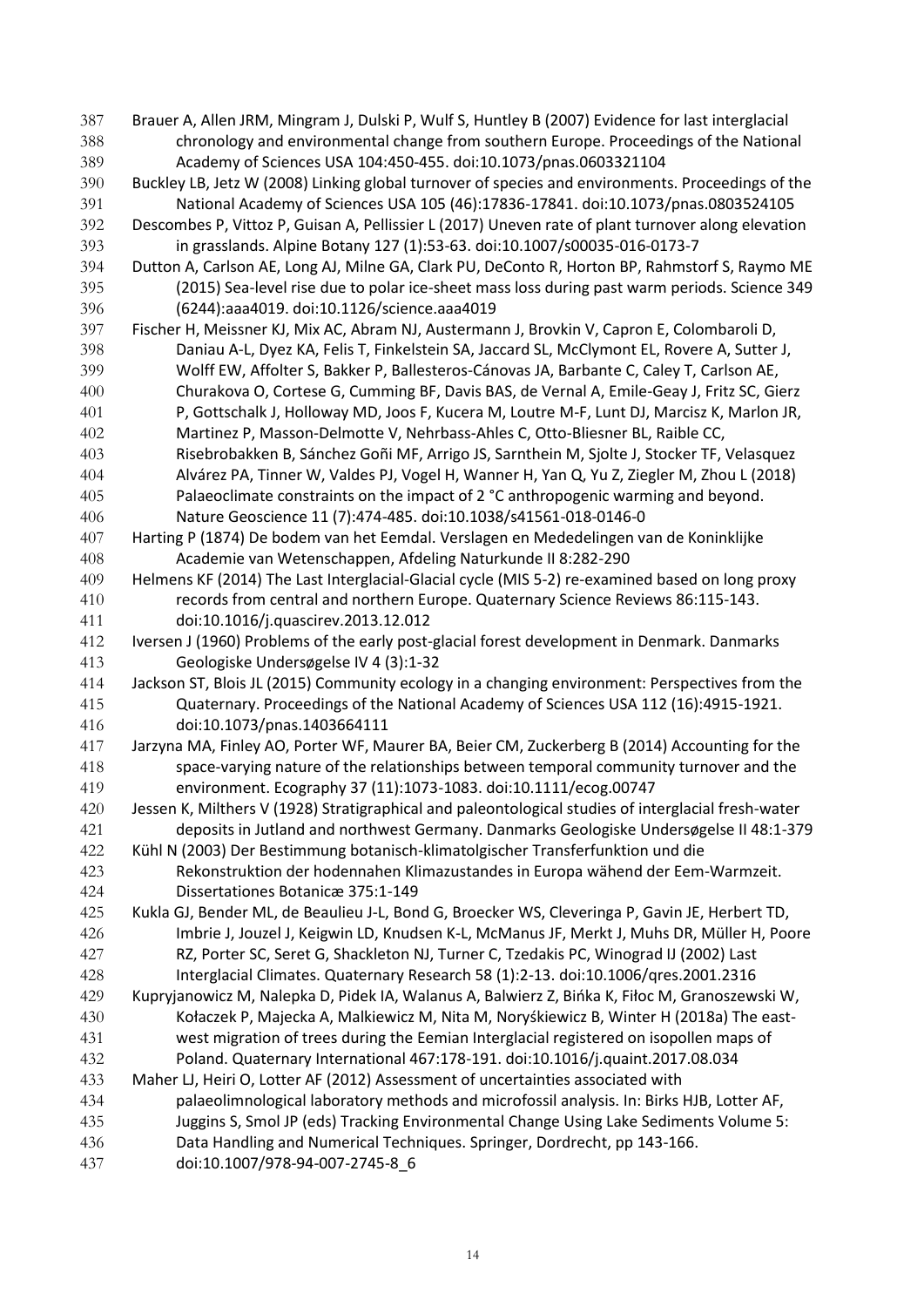Milner AM, Müller UC, Roucoux KH, Collier REL, Pross J, Kalaitzidis S, Christanis K, Tzedakis PC (2013) Environmental variability during the Last Interglacial: a new high-resolution pollen record from Tenaghi Philippon, Greece. Journal of Quaternary Science 28 (2):113-117. doi:10.1002/jqs.2617 Müller H (1974) Pollenanalytische Untersuchungen und Jahresschichtenzählungen an der holsteinzeitlichen Kieselgur von Munster-Breloh. Geologisches Jahrbuch A21:107-140 Salonen JS, Helmens KF, Brendryen J, Kuosmanen N, Väliranta M, Goring S, Korpela M, Kylander M, Philip A, Plikk A, Renssen H, Luoto M (2018) Abrupt high-latitude climate events and decoupled seasonal trends during the Eemian. Nature Communications 9 (1):#2851. doi:10.1038/s41467-018-05314-1 Sánchez Goñi MF, Bakker P, Desprat S, Carlson AE, van Meerbeeck CJ, Peyron O, Naughton F, Fletcher WJ, Eynaud F, Rossignol L, Renssen H (2012) European climate optimum and enhanced Greenland melt during the Last Interglacial. Geology 40 (7):627-630. doi:10.1130/G32908.1 Shackleton NJ, Sánchez Goñi MF, Pailler D, Lancelot Y (2003) Marine Isotope Substage 5e and the Eemian interglacial. Global and Planetary Change 36 (3):151-155. doi:10.1016/S0921- 8181(02)00181-9 Simpson GL, Birks HJB (2012) Statistical learning in palaeolimnology. In: Birks HJB, Lotter AF, Juggins S, Smol JP (eds) Tracking Environmental Change Using Lake Sediments Volume 5: Data Handling and Numerical Techniques. Springer, Dordrecht, pp 249-327. doi:10.1007/978-94-007-2745-8\_9 Šmilauer P, Lepš J (2014) Multivariate Analysis of Ecological Data using Canoco 5. Cambridge University Press, Cambridge ter Braak CJF, Prentice IC (1988) A theory of gradient analysis. Advances in Ecological Research 18:271-317 ter Braak CJF, Šmilauer P (2012) Canoco Reference Manual and User's Guide: software for ordination (version 5.0). Microcomputer Power, Ithaca, New York ter Braak CJF, Verdonschot PFM (1995) Canonical correspondence analysis and related multivariate methods in aquatic ecology. Aquatic Sciences 57:255-289 Tuomisto H (2010) A diversity of beta diversities: straightening up a concept gone awry. Part 2. Quantifying beta diversity and related phenomena. Ecography 33:23-45. doi:10.1111/j.1600-0587.2009.06148.x Tzedakis PC (2007a) Pollen records, last interglacial of Europe. In: Elias SA (ed) Encyclopedia of Quaternary Science, vol 3. Elsevier, Amsterdam, pp 2597-2605 Tzedakis PC (2007b) Seven ambiguities in the Mediterranean palaeoenvironmental narrative. Quaternary Science Reviews 26 (17-18):2042-2066. doi:10.1016/j.quascirev.2007.03.014 Tzedakis PC, Andrieu V, de Beaulieu JL, Birks HJB, Crowhurst S, Follieri M, Hooghiemstra H, Magri D, Reille M, Sadori L, Shackleton NJ, Wijmstra TA (2001) Establishing a terrestrial chronological framework as a basis for biostratigraphical comparisons. Quaternary Science Reviews 20 (16-17):1583-1592 Tzedakis PC, Channell JET, Hodell DA, Kleiven HF, Skinner LC (2012) Determining the natural length of the current interglacial. Nature Geoscience 5 (2):138-141. doi:10.1038/ngeo1358 Tzedakis PC, Drysdale RN, Margari V, Skinner LC, Menviel L, Rhodes RH, Taschetto AS, Hodell DA, Crowhurst SJ, Hellstrom JC, Fallick AE, Grimalt JO, McManus JF, Martrat B, Mokeddem Z, Parrenin F, Regattieri E, Roe K, Zanchetta G (2018) Enhanced climate instability in the North Atlantic and southern Europe during the Last Interglacial. Nature Communications 9 (1):4235. doi:10.1038/s41467-018-06683-3 Tzedakis PC, Emerson BC, Hewitt GM (2013) Cryptic or mystic? Glacial tree refugia in northern Europe. Trends in Ecology & Evolution 28 (12):696-704. doi:10.1016/j.tree.2013.09.001 Wardle DA, Bardgett RD, Walker LR, Peltzer DA, Lagerström A (2008) The response of plant diversity to ecosystem retrogression: evidence from contrasting long-term chronosequences. Oikos 117 (1):93-103. doi:10.1111/j.2007.0030-1299.16130.x